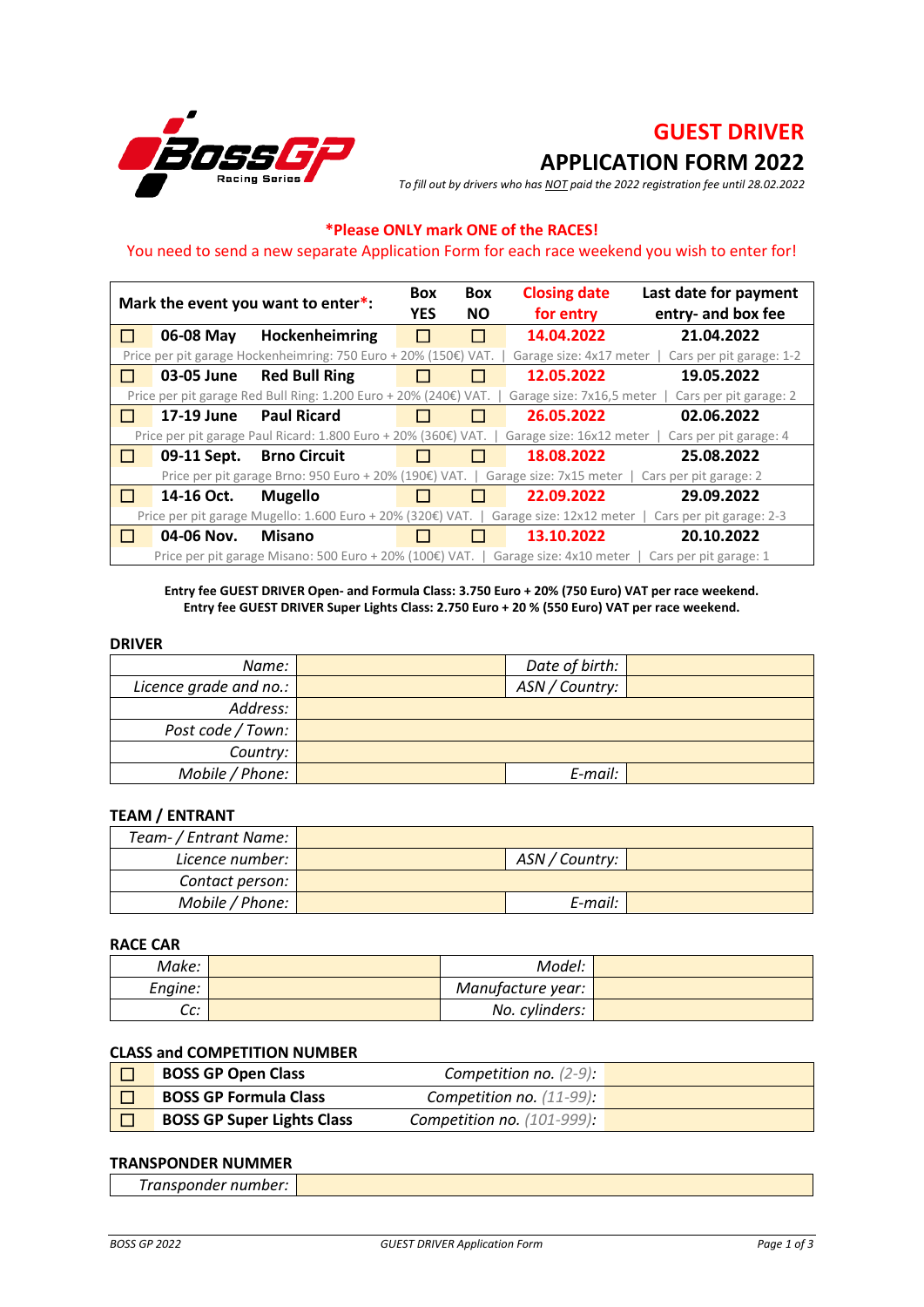#### **OTHER INFORMATION or WISHES**

#### **INVOICE ADDRESS**

| Name:             |          |  |
|-------------------|----------|--|
| Address:          |          |  |
| Post code / Town: |          |  |
| Country:          | VAT-no.: |  |
| Contact person:   |          |  |
| Mobile / Phone:   | E-mail:  |  |

**NOTIFICATION – Contact information of relative or person to be notified in event of a serious accident:**

| Name:   | Relationship:  |  |
|---------|----------------|--|
| Mobile: | . .<br>E-mail: |  |

*I wish to enter for the BOSS GP series 2022 and I hereby declare with my signature below that I understand and accept the following:*

*• BOSS GP is a "gentle man" series for passionate Big Open Single Seater drivers who want to race together on Europe's best circuits under safe and respectful circumstances.* 

*• BOSS GP's classification allows different type of cars, slower and quicker, on the circuits at the same time. The drivers commit themselves to adapt the speed so that no unnecessary risks will appear. Sense, attention, respect and discipline are requested at any time - also by closed visor!*

- *the Sporting & Technical Regulations 2022 of the BOSS GP series including their current additions (bulletins).*
- *the enclosed non-liability clause and arbitration agreement.*
- *the BOSS GP – Privacy Policy.*

*I declare that I expressly agree with all the above rules and information. I also agree, that, if my understanding in the above mentioned rules and information changes in any way, the race management of BOSS GP is entitled to exclude me from the competition.*

| Date and Driver's signature: | Date and Entrant's signature: |
|------------------------------|-------------------------------|
|                              |                               |
|                              |                               |
|                              |                               |

### **Send the signed Entry Form, latest by the closing date, to office@bossgp.com**

## *Contact person for information or questions: Mr. Dario PERGOLINI +41 78 6701500 office@bossgp.com*